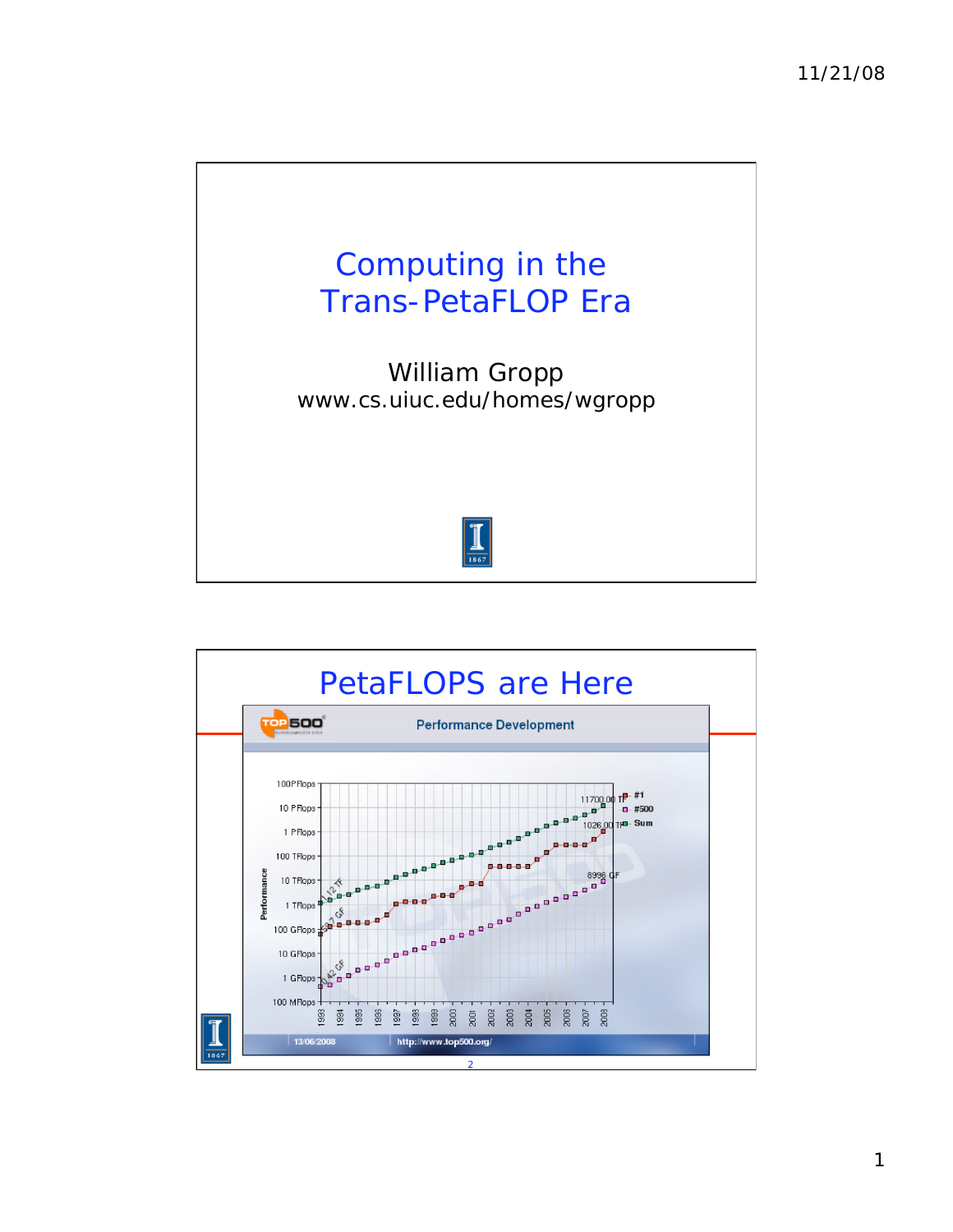

| <b>Blue Waters Computing</b><br><b>System</b> |                                   |                 |                        |
|-----------------------------------------------|-----------------------------------|-----------------|------------------------|
|                                               | <b>System Attribute</b>           | Abe             | <b>Blue Waters</b>     |
| Vendor                                        |                                   | <b>Dell</b>     | <b>IBM</b>             |
| Processor                                     |                                   | Intel Xeon 5300 | <b>IBM</b> Power7      |
|                                               | Peak Performance (TF)             | 0.090           |                        |
|                                               | Sustained Performance (TF)        | 0.005           | $\geq$ 1PF Full System |
|                                               | Number Cores/Chip                 | $\overline{4}$  | multicore              |
|                                               | Number Processor Cores            | 9,600           | >200,000               |
|                                               | <b>Amount Memory (TB)</b>         | 14.4            | > 800                  |
|                                               | <b>Amount Disk Storage (TB)</b>   | 100             | >10,000                |
| (PB)                                          | <b>Amount of Archival Storage</b> | 5               | >500                   |
|                                               | External Bandwidth (Gbps)         | 40              | >100                   |
|                                               |                                   | 4               |                        |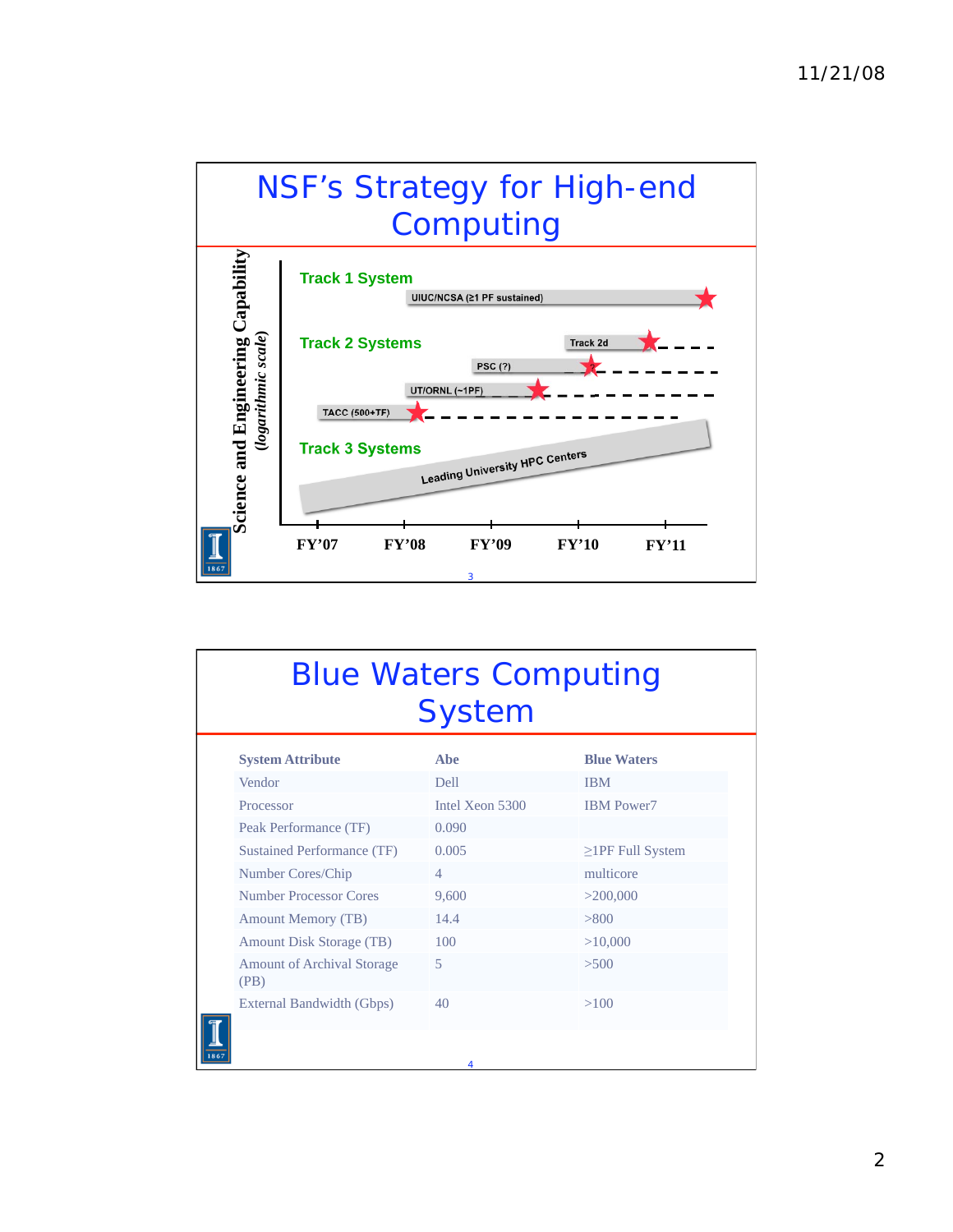

# Could there be applications at 1,000,000 cores?

- The answer is clearly yes - a sequence of reports, including SciDAC, DOE Exascale, and others have shown that there is a need of computing at the scale that will require (with our current understanding of the technology) 1,000,000 cores.
- But how many applications are really ready?

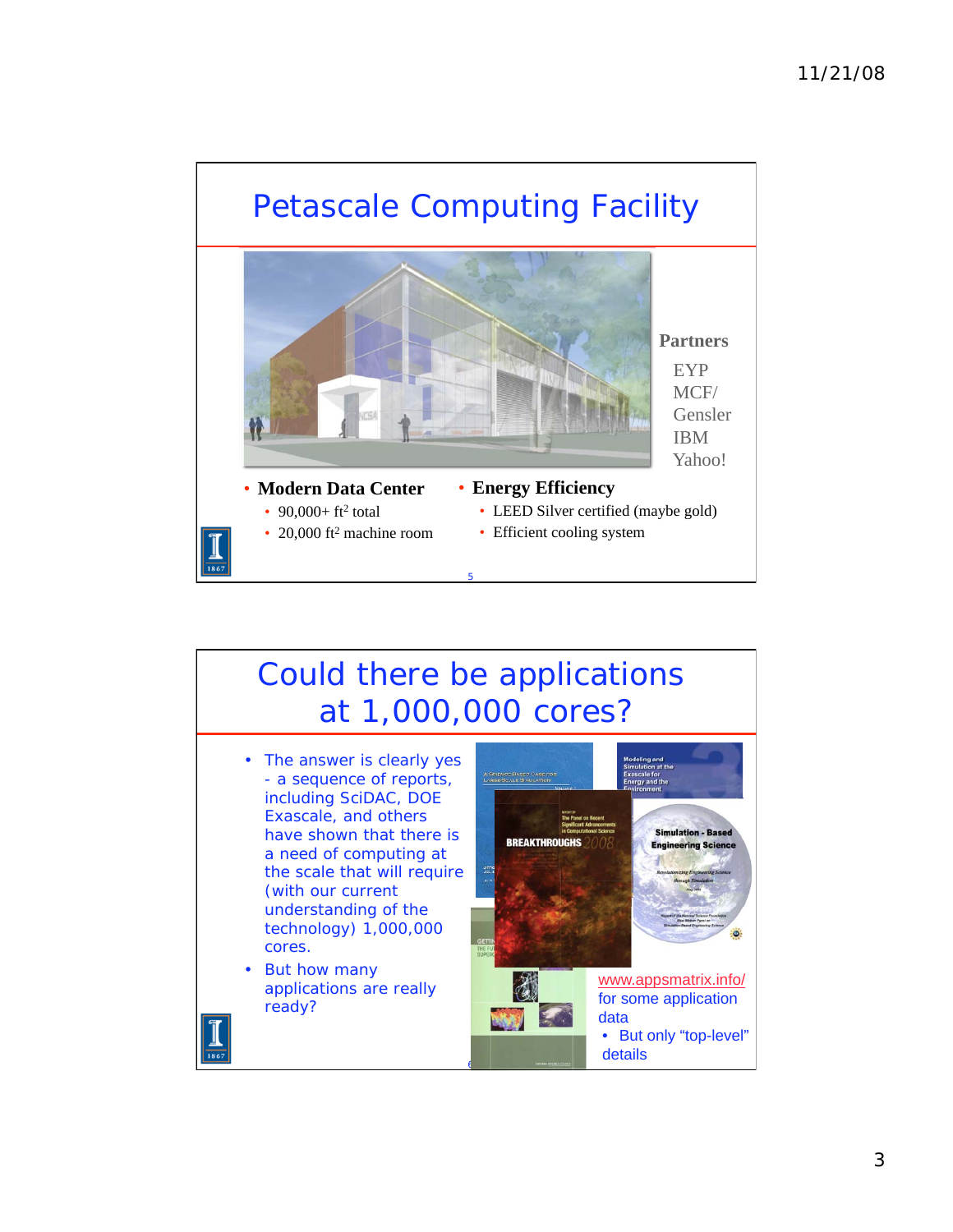

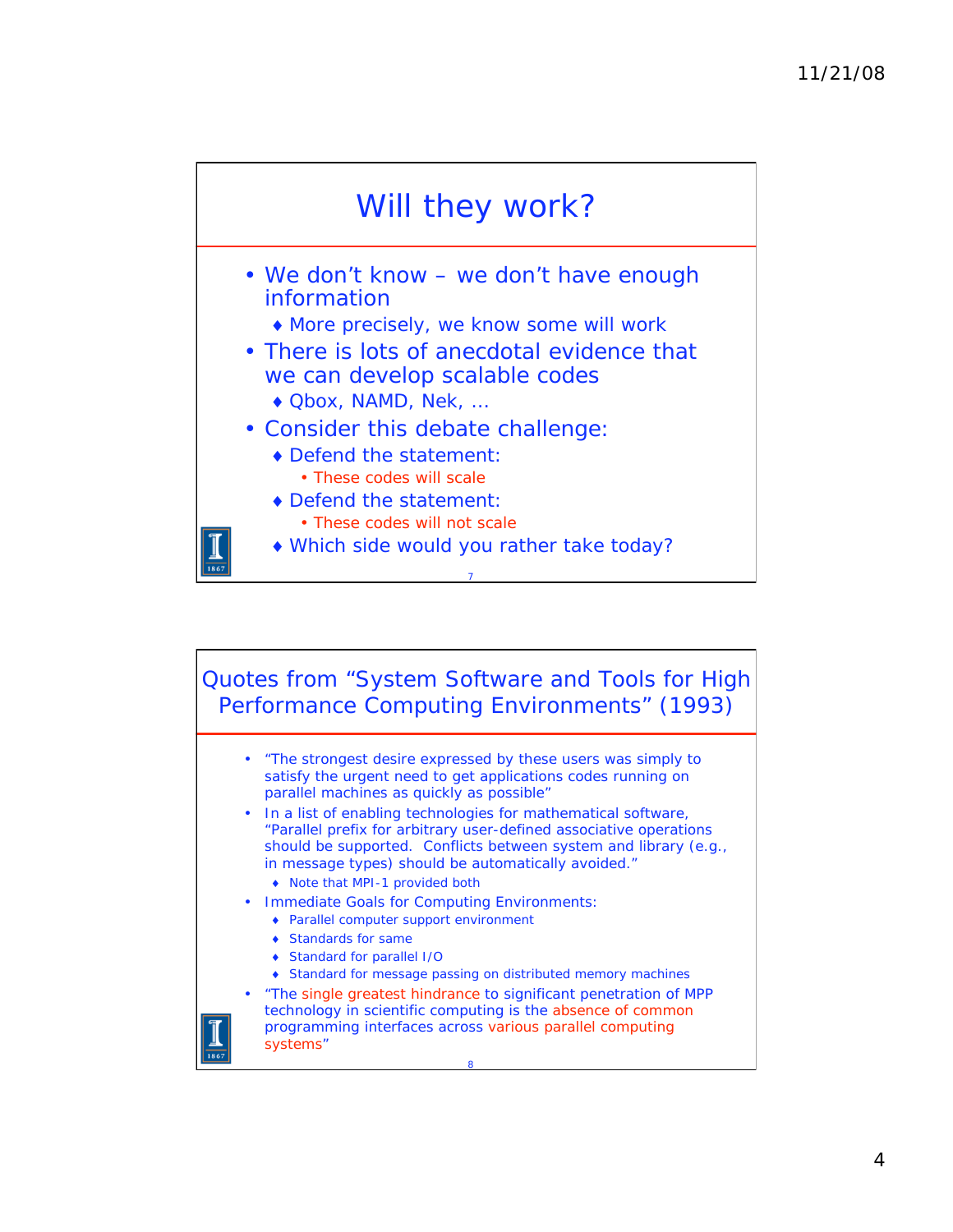

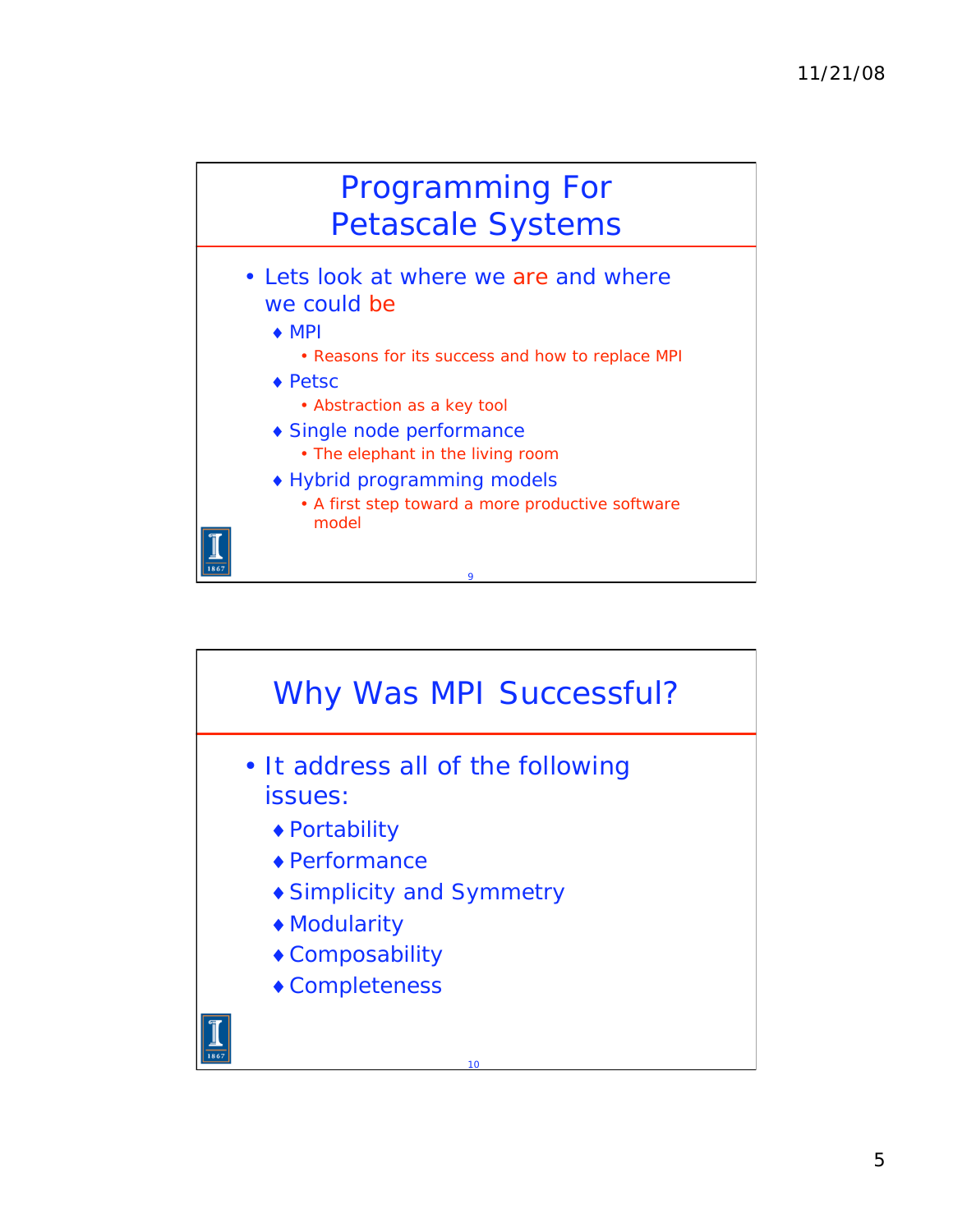

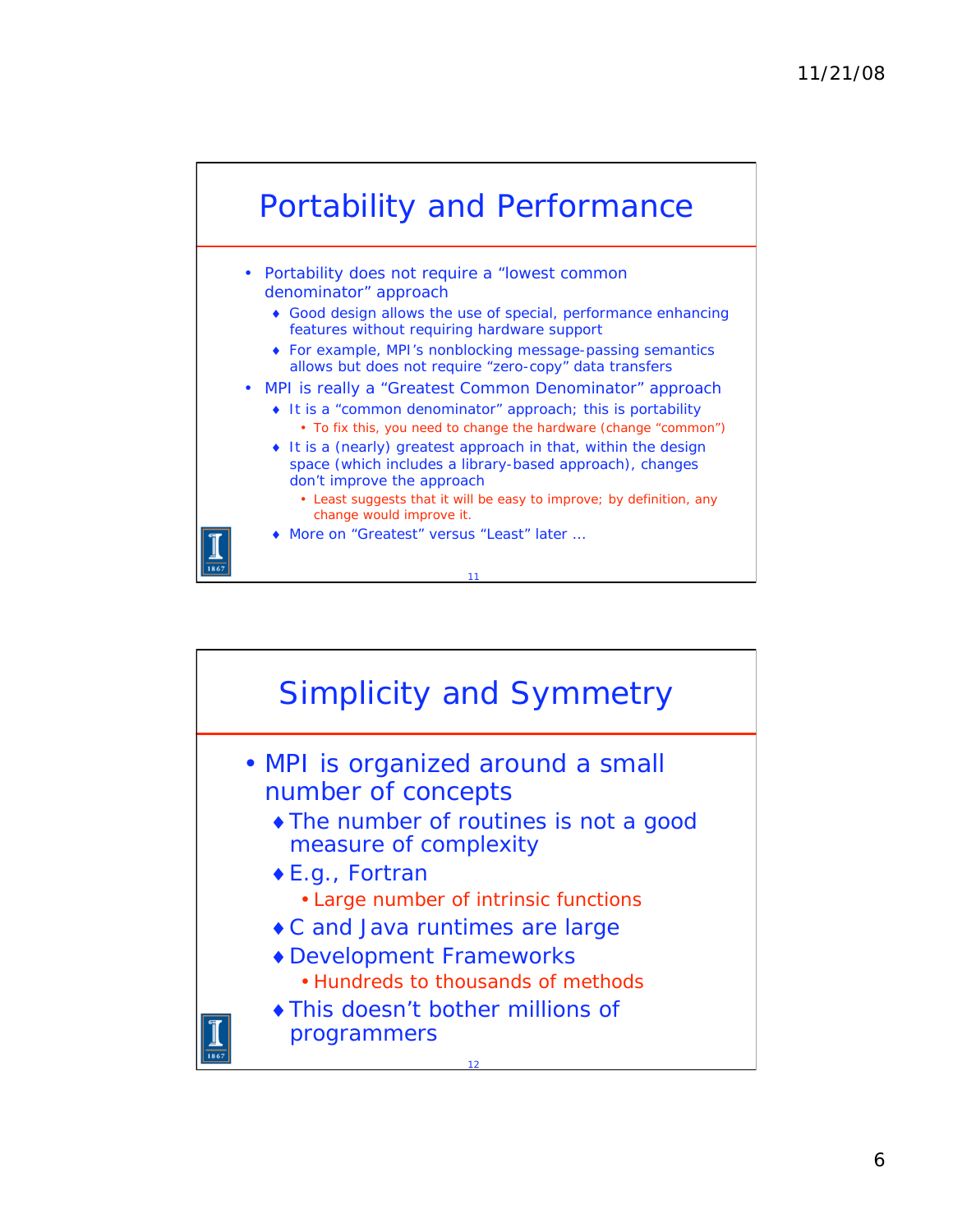

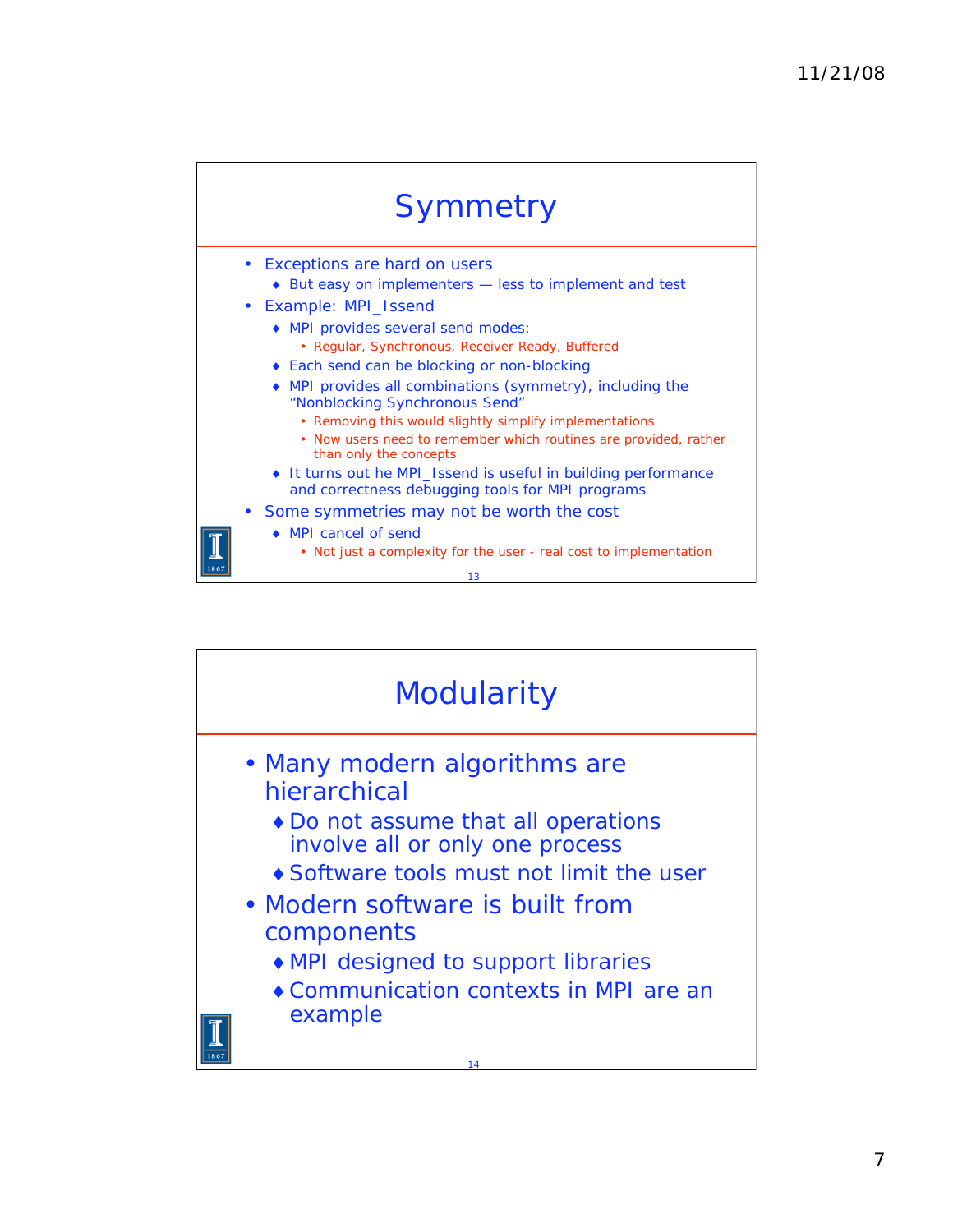

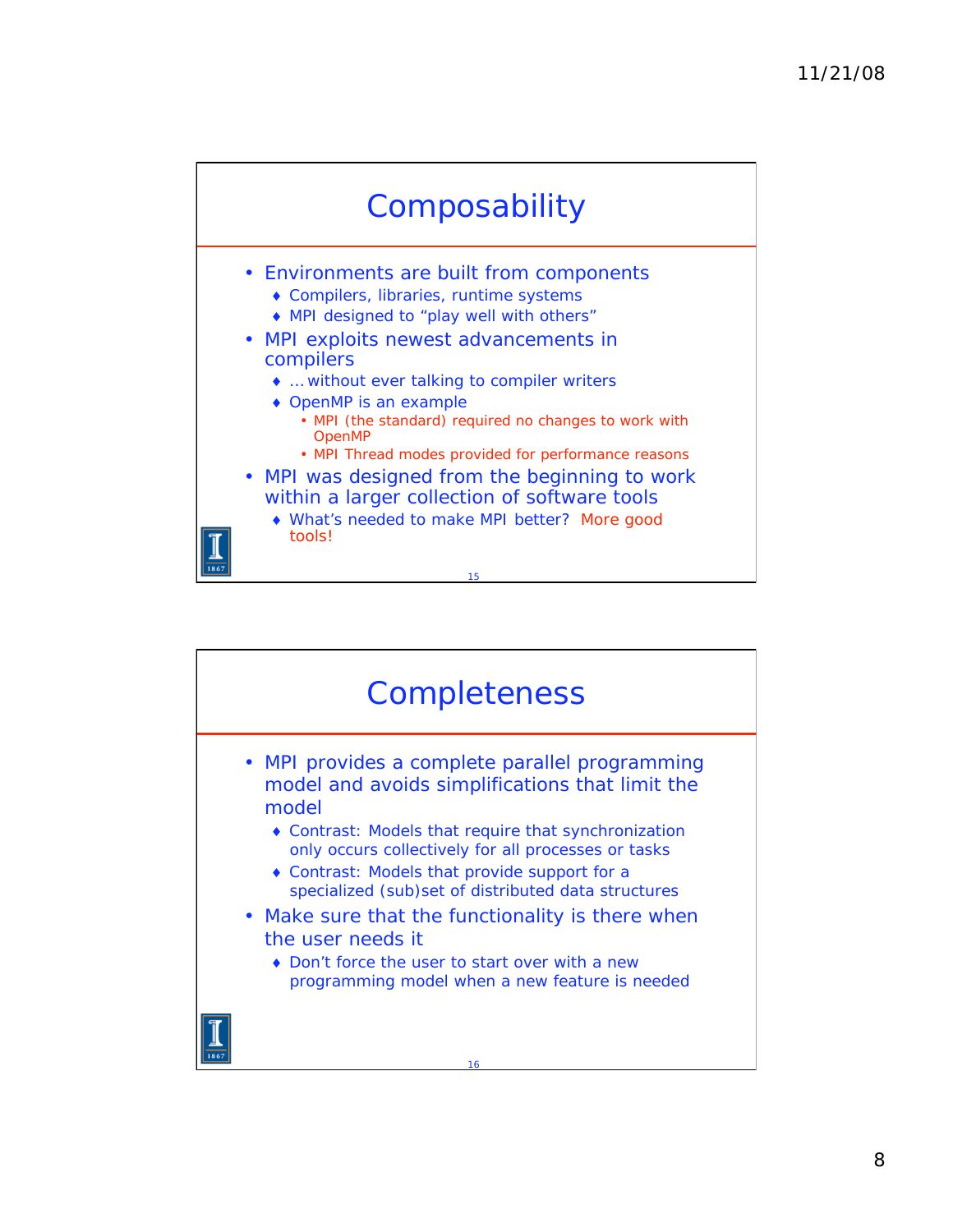### Conclusions: Lessons From MPI

- A successful parallel programming model must enable more than the simple problems
	- It is nice that those are easy, but those weren't that hard to begin with
- Scalability is essential
	- Why bother with limited parallelism?
	- Just wait a few months for the next generation of hardware
- Performance is equally important
	- ◆ But not at the cost of the other items
- It must also fit into the Software Ecosystem
	- MPI did not replace the languages
	- MPI did not dictate particular process or resource management
	- MPI defined a way to build tools by replacing MPI calls
	- (later) Other interfaces, such as debugging interface, also let MPI interoperate with other tools

17

#### 18 Issues that are not Issues • Latency Users often confuse Memory access times and CPU times; expect to see remote memory access times on the order of register access Without overlapped access, a single memory reference is 100's to 1000's of cycles A load-store model for reasoning about program performance isn't enough • Don't forget memory consistency issues • MPI "Buffers" as a scalability limit This is an implementation issue that existing MPI implementations for large scale systems already address • Buffers do not need to be preallocated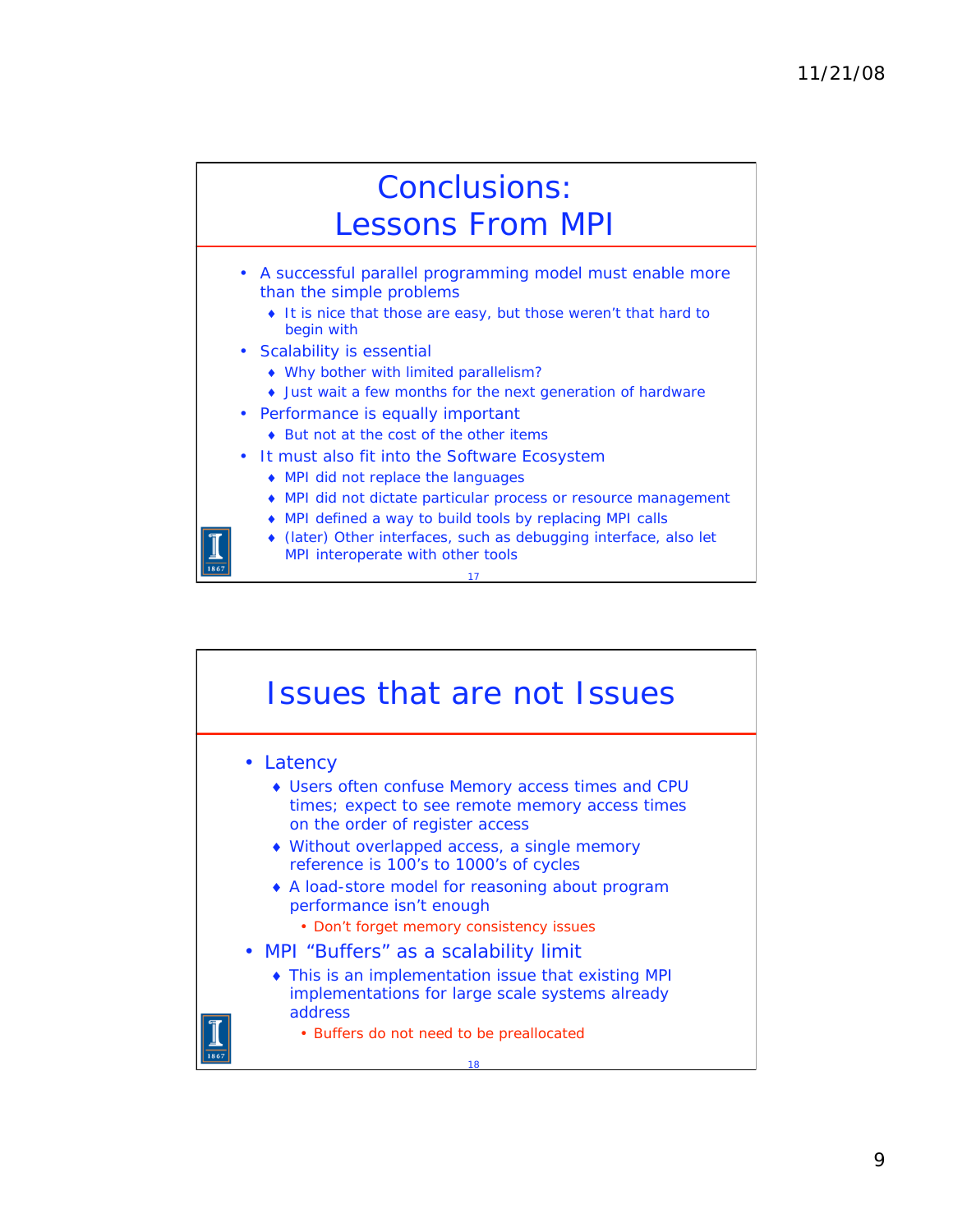# Fault Tolerance (As an MPI Problem)

- Fault Tolerance is a property of the application; there is no magic solution
- MPI implementations can support fault tolerance
- MPI intended implementations to continue through faults when possible
	- That's why there is a sophisticated error reporting mechanism
	- What is needed is a higher standard of MPI implementation, not a change to the MPI standard

19

• But - Some algorithms do need a more convenient way to manage a collection of processes that may change dynamically

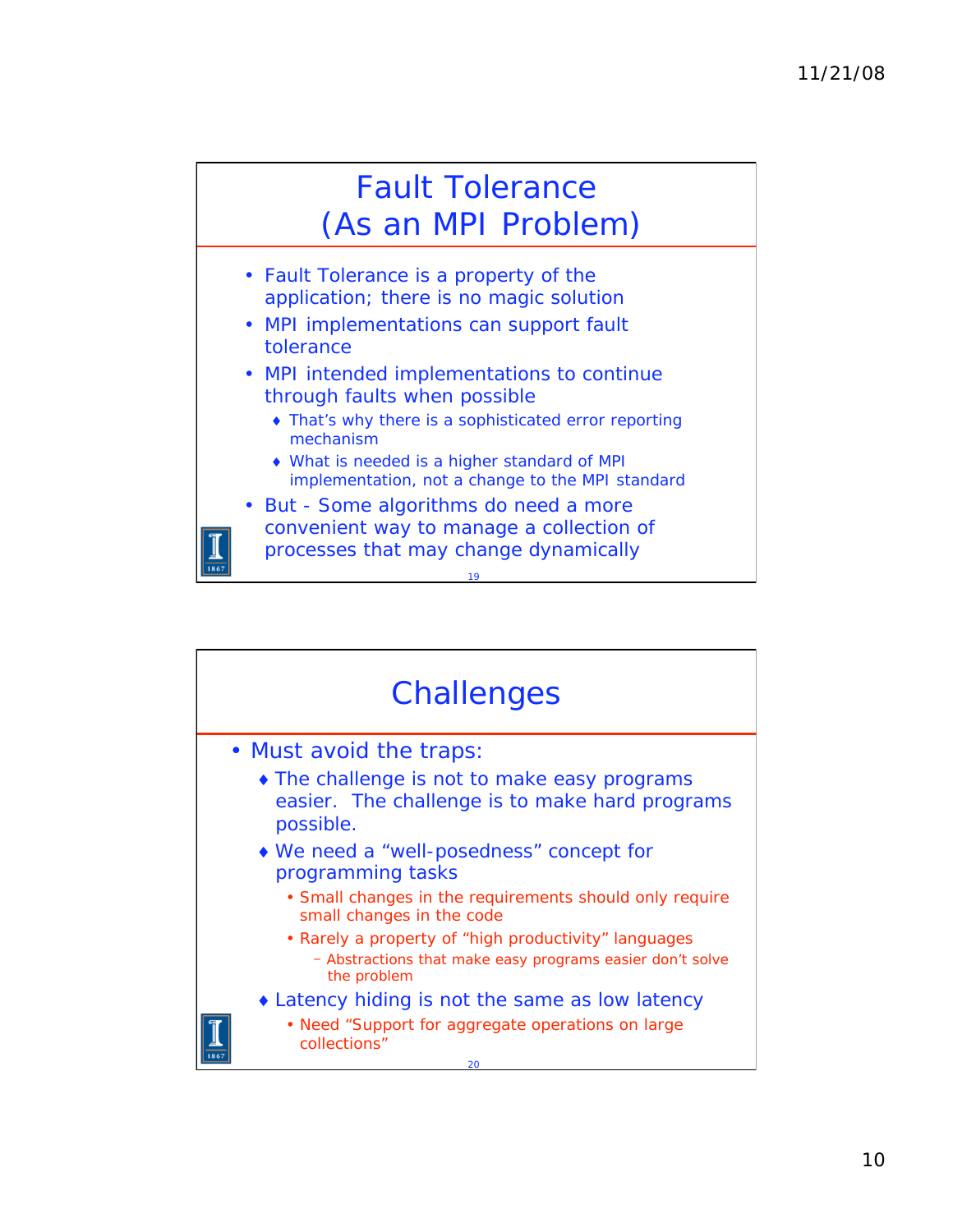

#### What's the Real Issue with MPI? • MPI does not address the management of distributed data structures Not that it does badly; it is an orthogonal issue • Languages that provide support for distributed data structures have productivity advantages for those data structures What if you don't have that sort of data structure? • This does not mean that we can't significantly improve on

- MPI, but we must not reduce the space of algorithms and programs by reducing the available data structures
	- Alternatives include building tools to support domain-specific (distributed) data structures, exploiting advances in compiler and source-to-source transformation infrastructure, extending existing languages
	- 22 Languages are also including more general support, but the general distribution/decomposition problem is extremely difficult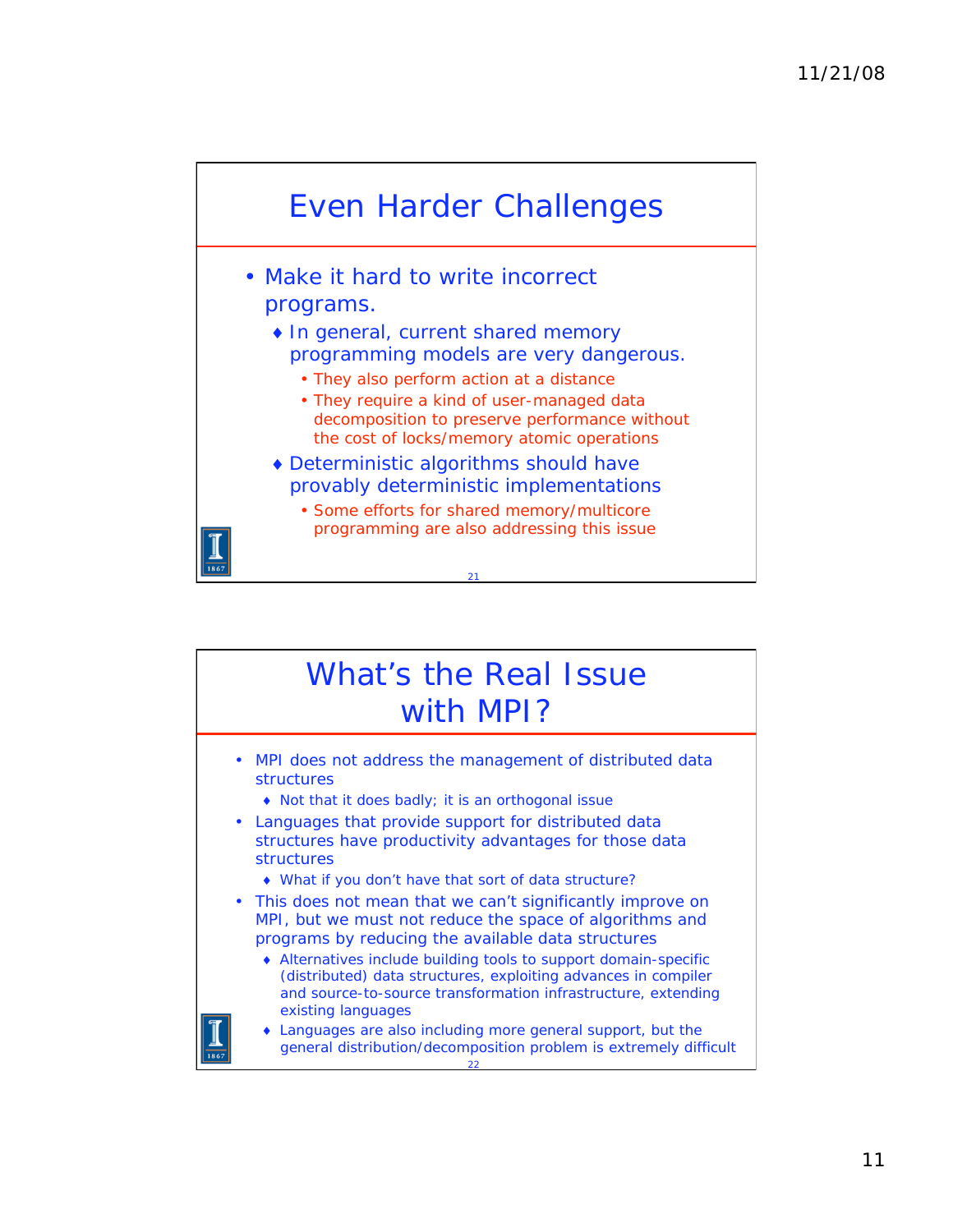

Build component-friendly solutions

Is MPI the Least Common Denominator Approach?

- "Least common denominator"
	- Not the correct term
	- ◆ It is "Greatest Common Denominator"! (Ask any Mathematician)
	- This is critical, because it changes the way you make improvements
- If it is "Least" then improvements can be made by picking a better approach. I.e., anything better than "the least".
- If it is "Greatest" then improvements require changing the rules: either the available architectural support ("Denominator"), the scope ("Common"), or the goals (how "Greatest" is evaluated)
- Where can we change the rules for MPI?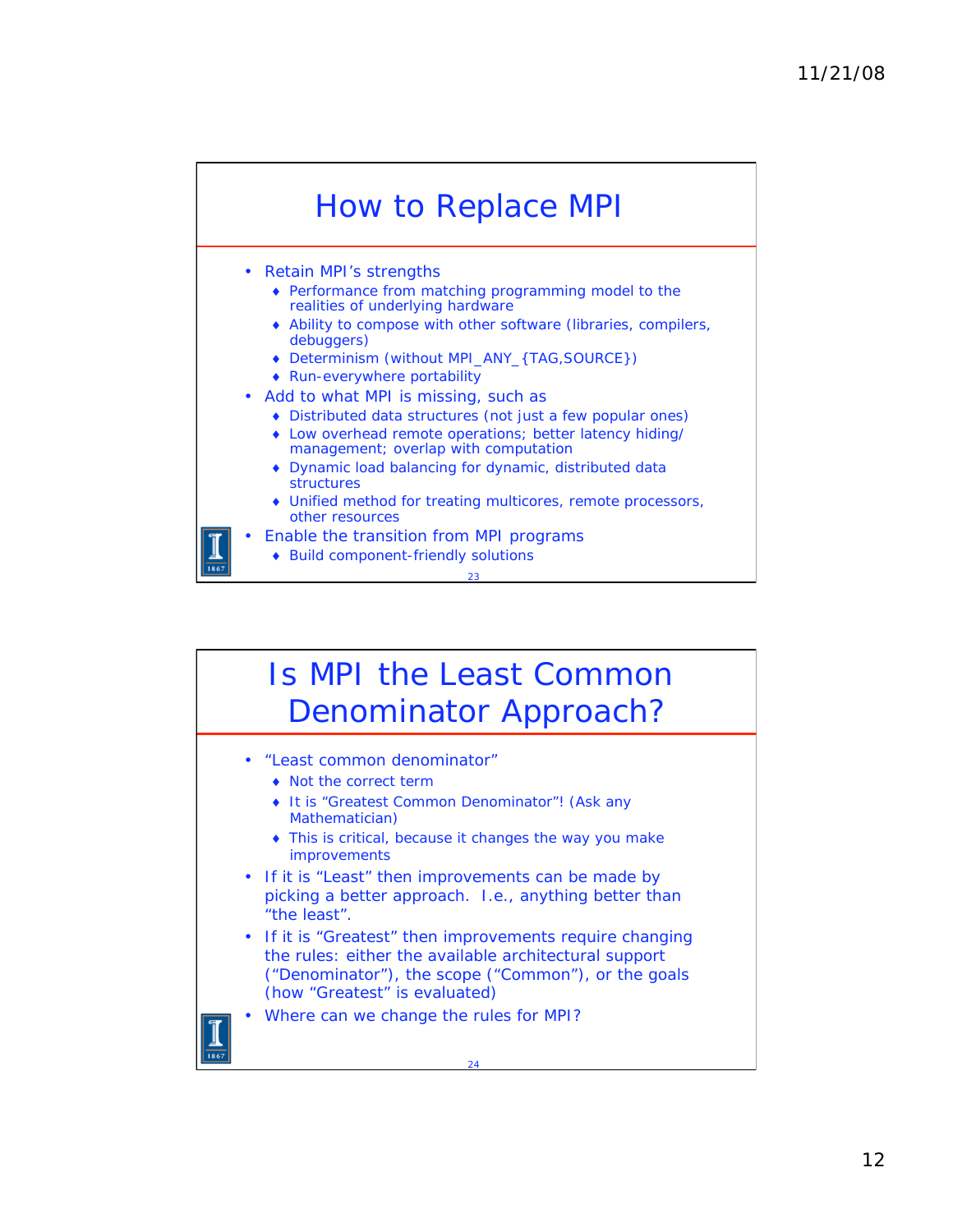

- Give up on ubiquity/portability and aim for a subset of architectures
	- Vector computing was an example (and a cautionary tale)
	- Possible niches include
		- SMT for latency hiding
		- Reconfigurable computing; FPGA
		- Stream processors
		- GPUs
		- Etc.
- Not necessarily a bad thing (if you are willing to accept being on the fringe)
	- Risk: Keeping up with the commodity curve (remember vectors)

- ◆ Is GPGPU the fringe or the emerging commodity processor?
	- And GPGPUs might only change the node programming model

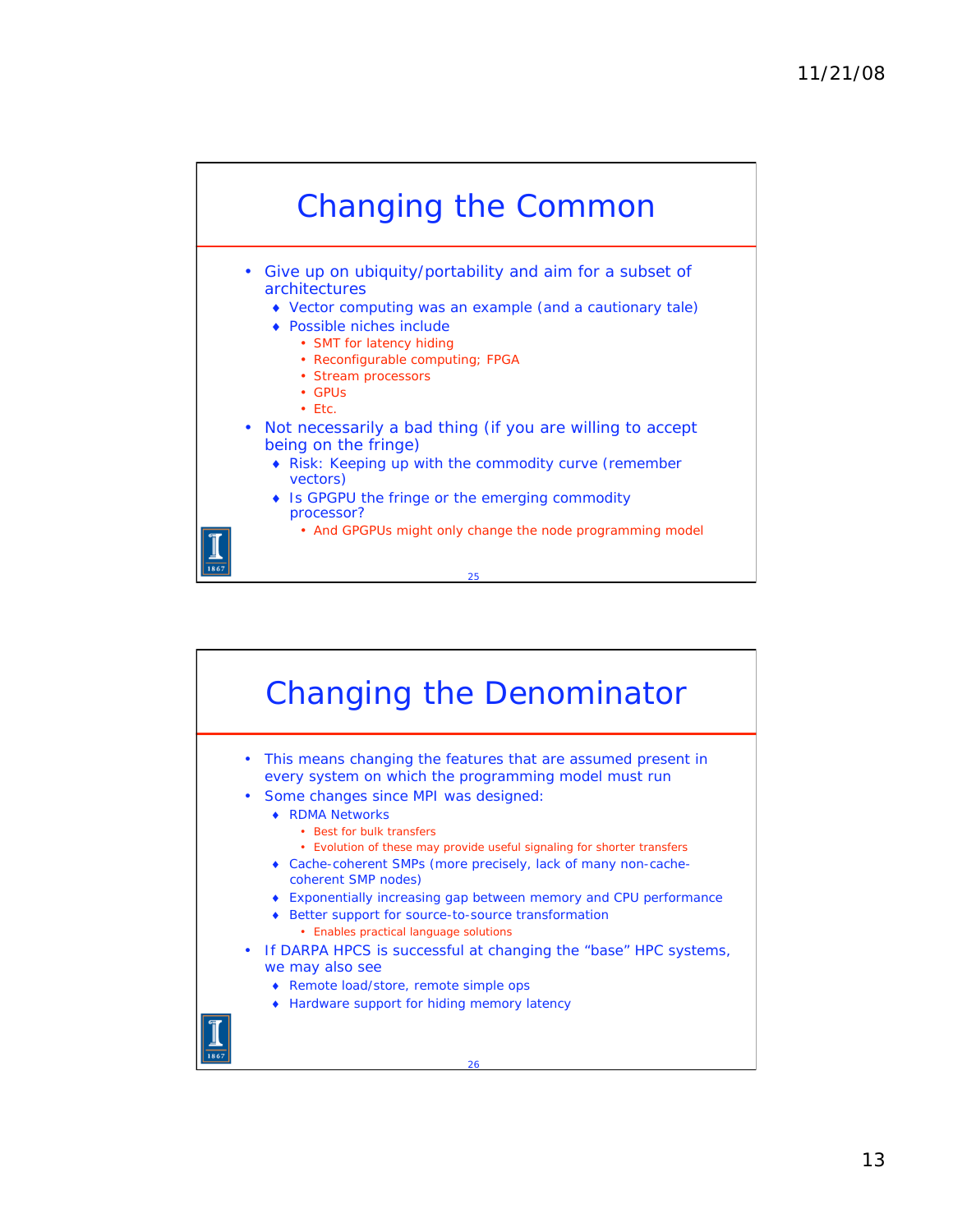

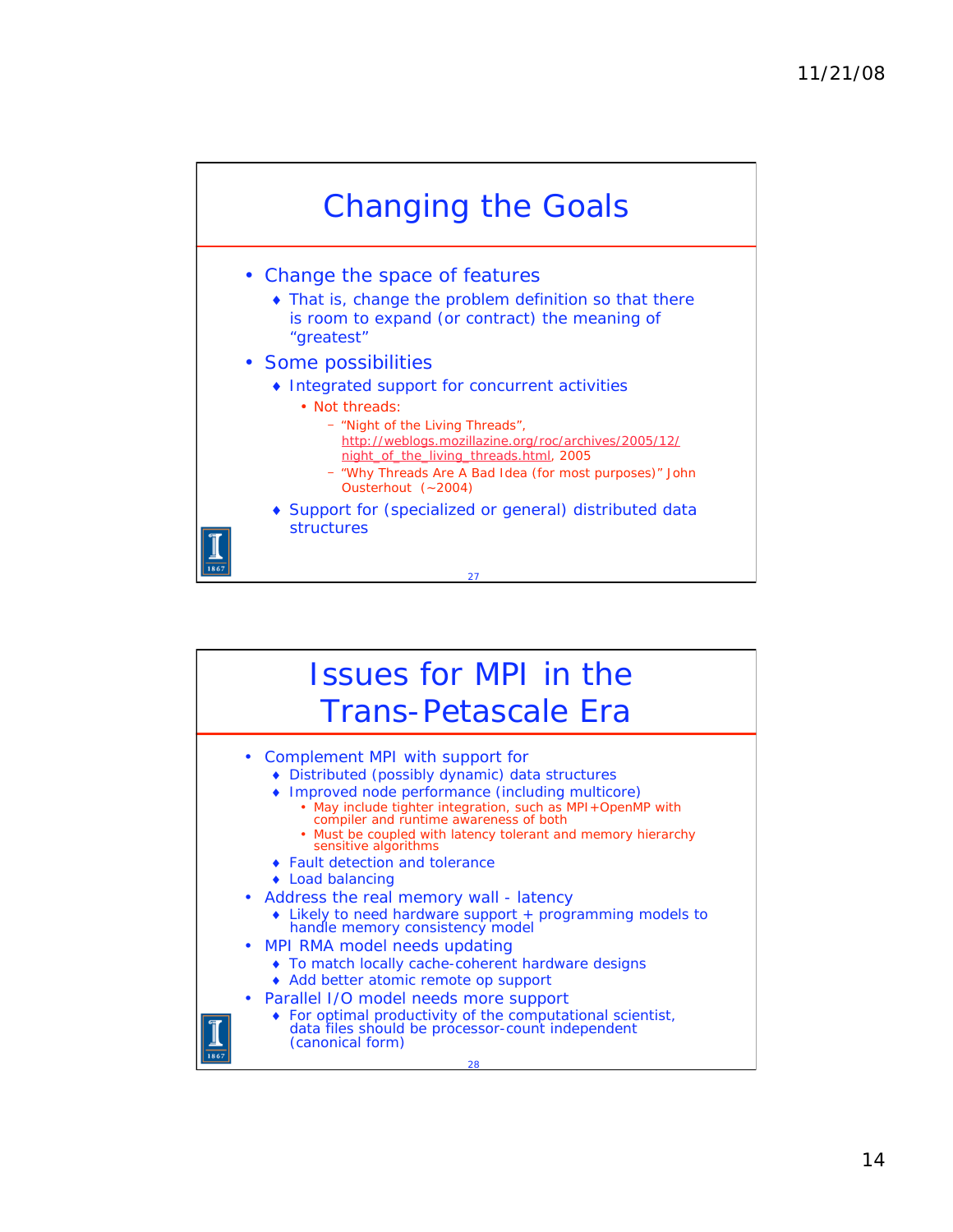

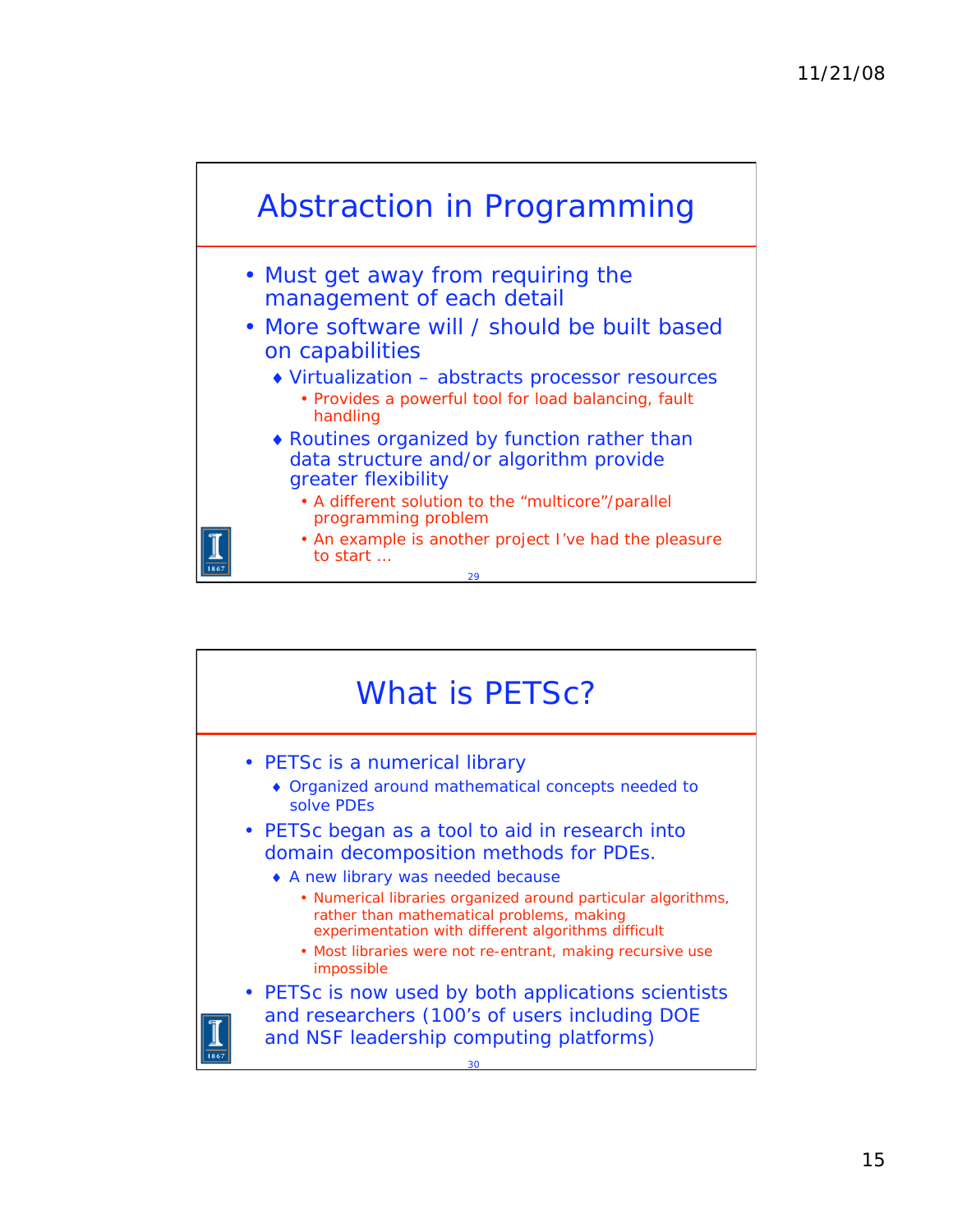## What Advantage Does This Approach Give You?

• Example: A Poisson Solver in PETSc

- The following slides show the core of a complete 2-d Poisson solver in PETSc. Features of this solver:
	- Fully parallel
	- 2-d decomposition of the 2-d mesh
	- Linear system described as a sparse matrix; user can select many different sparse data structures
	- Linear system solved with any user-selected Krylov iterative method and preconditioner provided by PETSc, including GMRES with ILU, BiCGstab with Additive Schwarz, etc.
	- Complete performance analysis built-in
- The full example is only 7 slides of code!

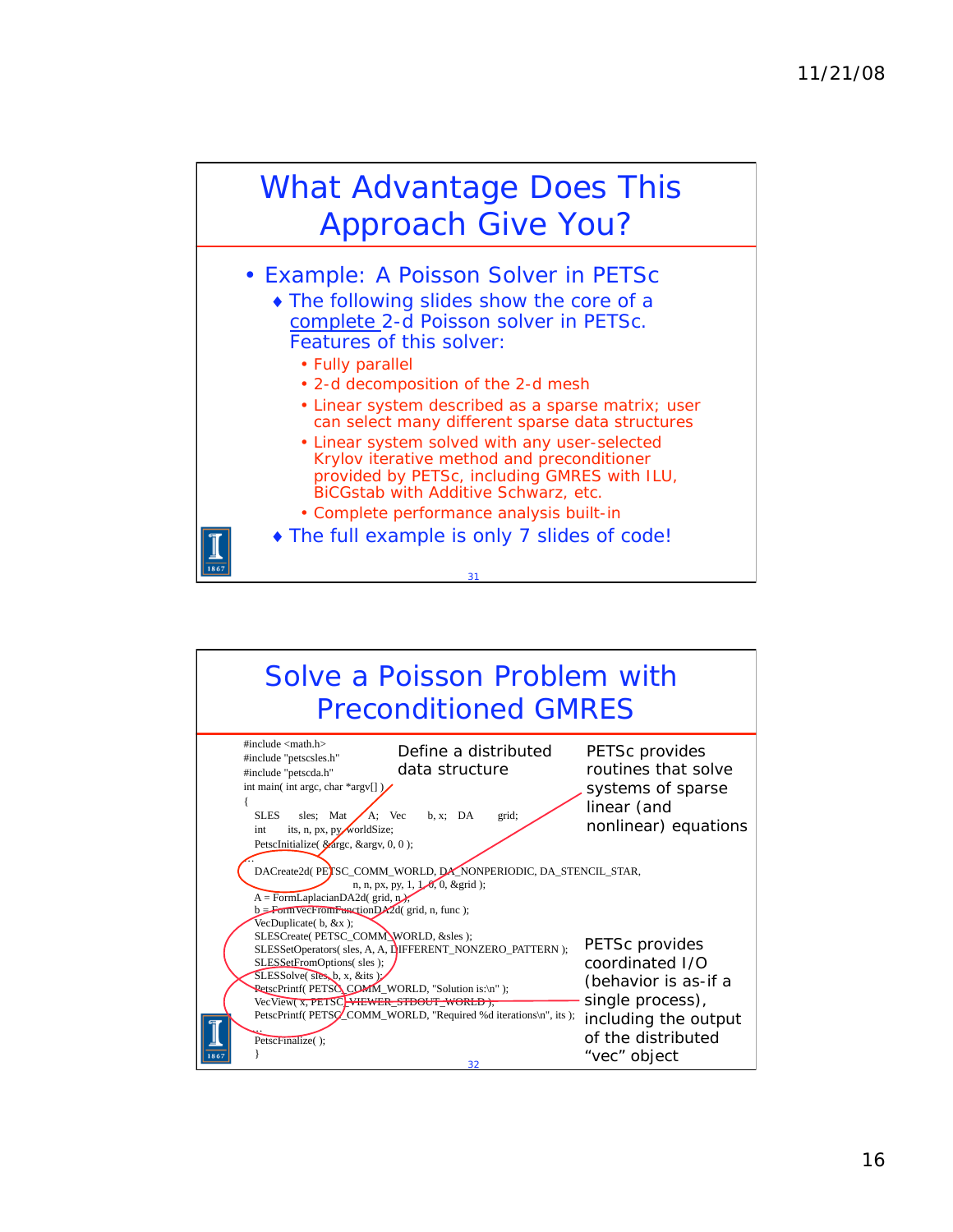

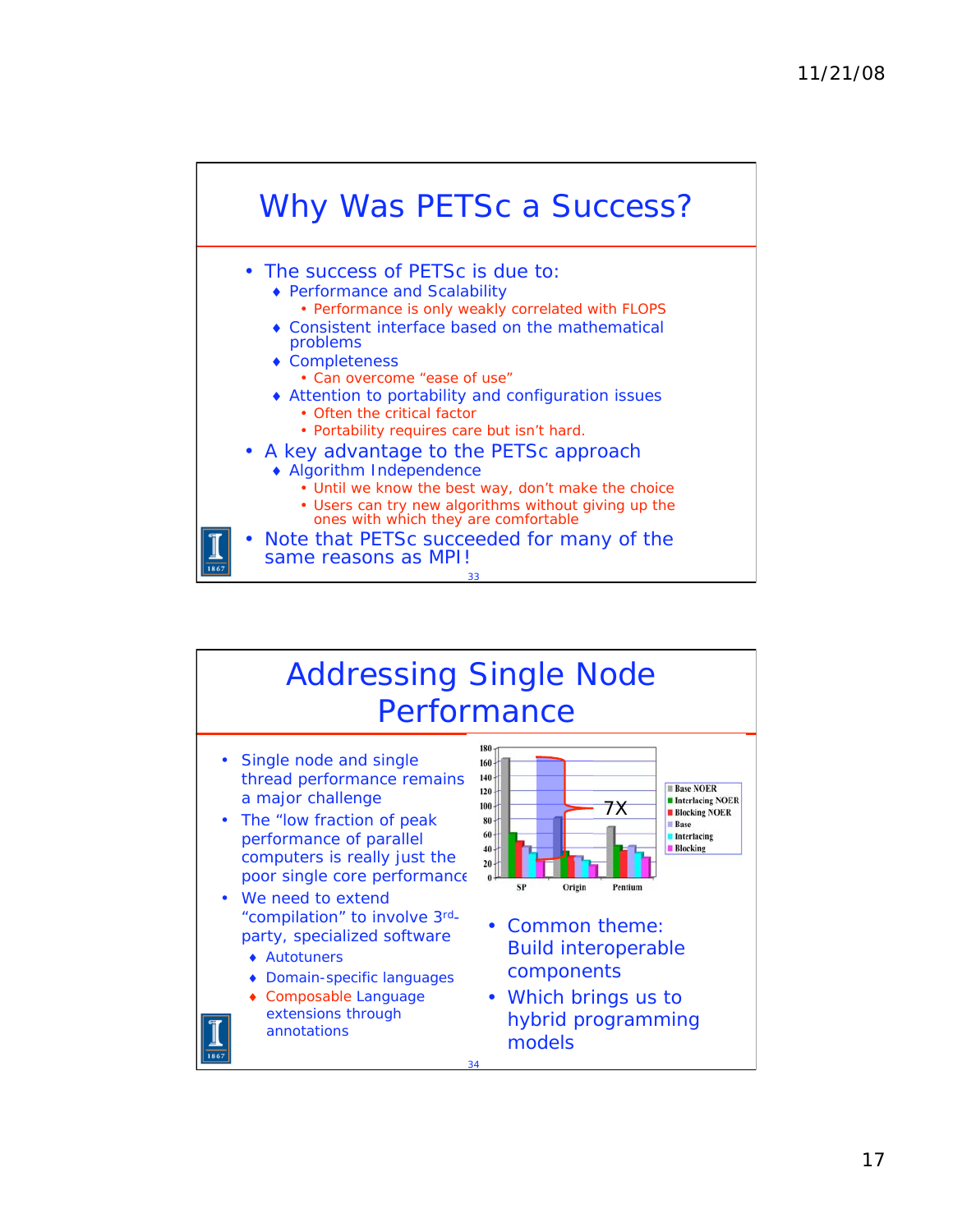# Myths About the Hybrid Model

- 1. Never works
	- Examples from FEM assembly, others show benefit
- 2. Always works
	- Examples from NAS, EarthSim, others show MPI everywhere often as fast as hybrid models
- 3. Requires special MPI
	- In many cases does not; in others, requires a level defined in MPI-2
- 4. Harder to program
	- Harder than what?
	- Really the classic solution to complexity divide problem into separate problems
		- 10000-fold coarse-grain parallelism + 100-fold fine-grain parallelism gives 1,000,000-fold total parallelism

35

## Where Do OpenMP + MPI Work Well?

- Compute-Bound Loops
	- This can happen in some kinds of matrix assembly, for example.

#### • Fine-grain parallelism

- E.g., in blocked preconditioners, where fewer, larger blocks, each managed with OpenMP, as opposed to more, smaller, single-threaded blocks in the all-MPI version, gives you an algorithmic advantage (e.g., fewer iterations).
- Load Balancing
	- Where the computational load isn't exactly the same in all threads/processes; this can be viewed as a variation on fine-grained access.
- Memory bound loops
	- Where read data is shared, so that cache memory can be used more efficiently.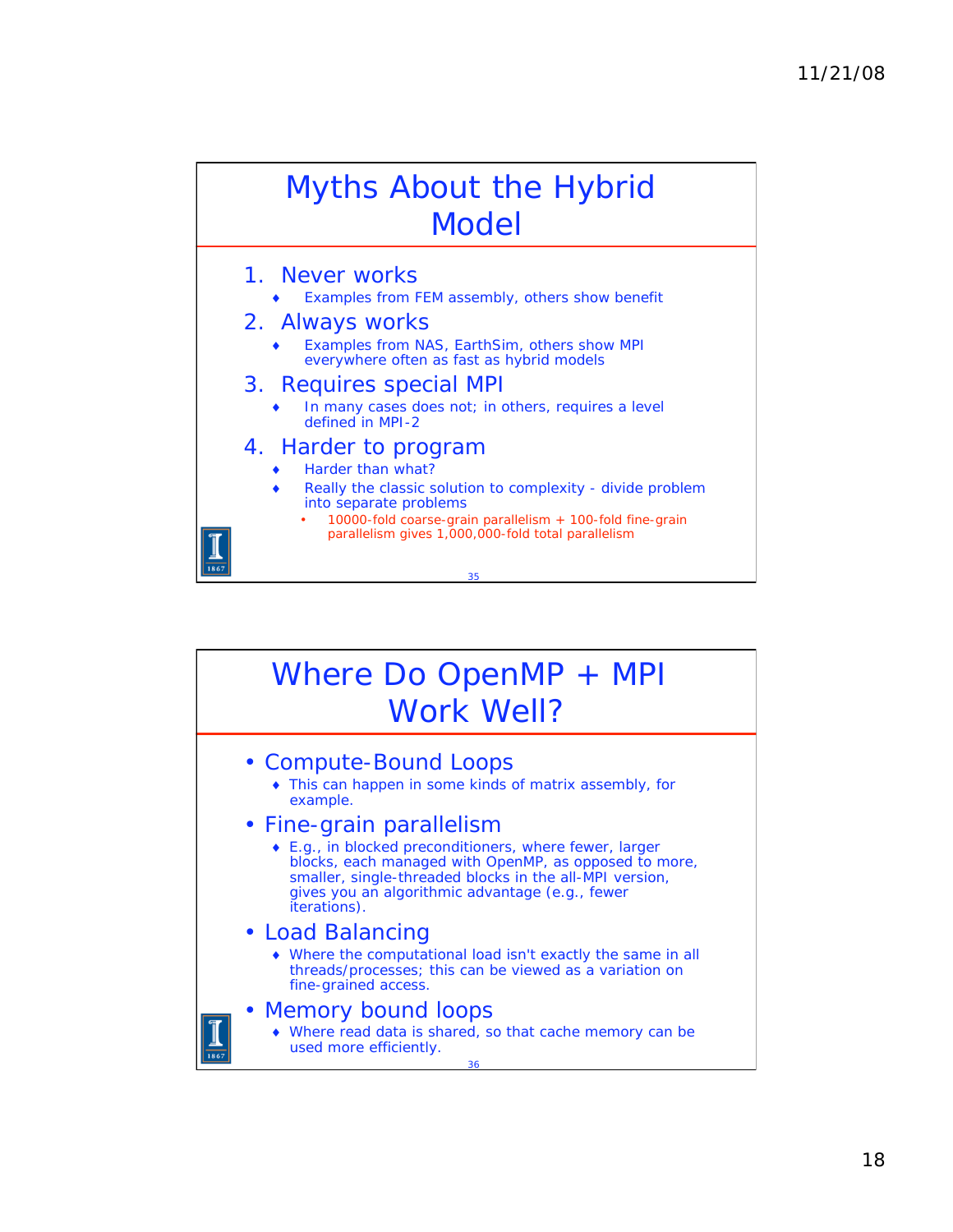

- We can look at more than just MPI + OpenMP
- PGAS languages offer another tool for building parallel components
- UPC/CAF/MPI interoperability
	- Provides a way to incrementally exploit new programming models
	- Using "local" data items
- Why PGAS?
	- Load-store model may permit more efficient communication of small data items
	- Using many smaller tasks can improve scalability • Adaptive load balancing (move tasks around as necessary)
	- May be able to overlap communication and computation more effectively

37

### More General MPI Hybrid Programming Models

• Why consider the Hybrid Model with PGAS or other programming models?

- Load balancing
- Shared data (reduce memory pressure, particularly for processor-rich (and hence memory poor) nodes)
- Component software (use the best programming model to implement a component)
- ◆ OpenMP and MPI understood
- What about others: MPI/UPC (or PGAS) interoperability
- Possible combinations for MPI and UPC (or other PGAS) languages include:
	- MPI processes are UPC programs
	- MPI processes are UPC threads
	- UPC Programs are combined into MPI programs

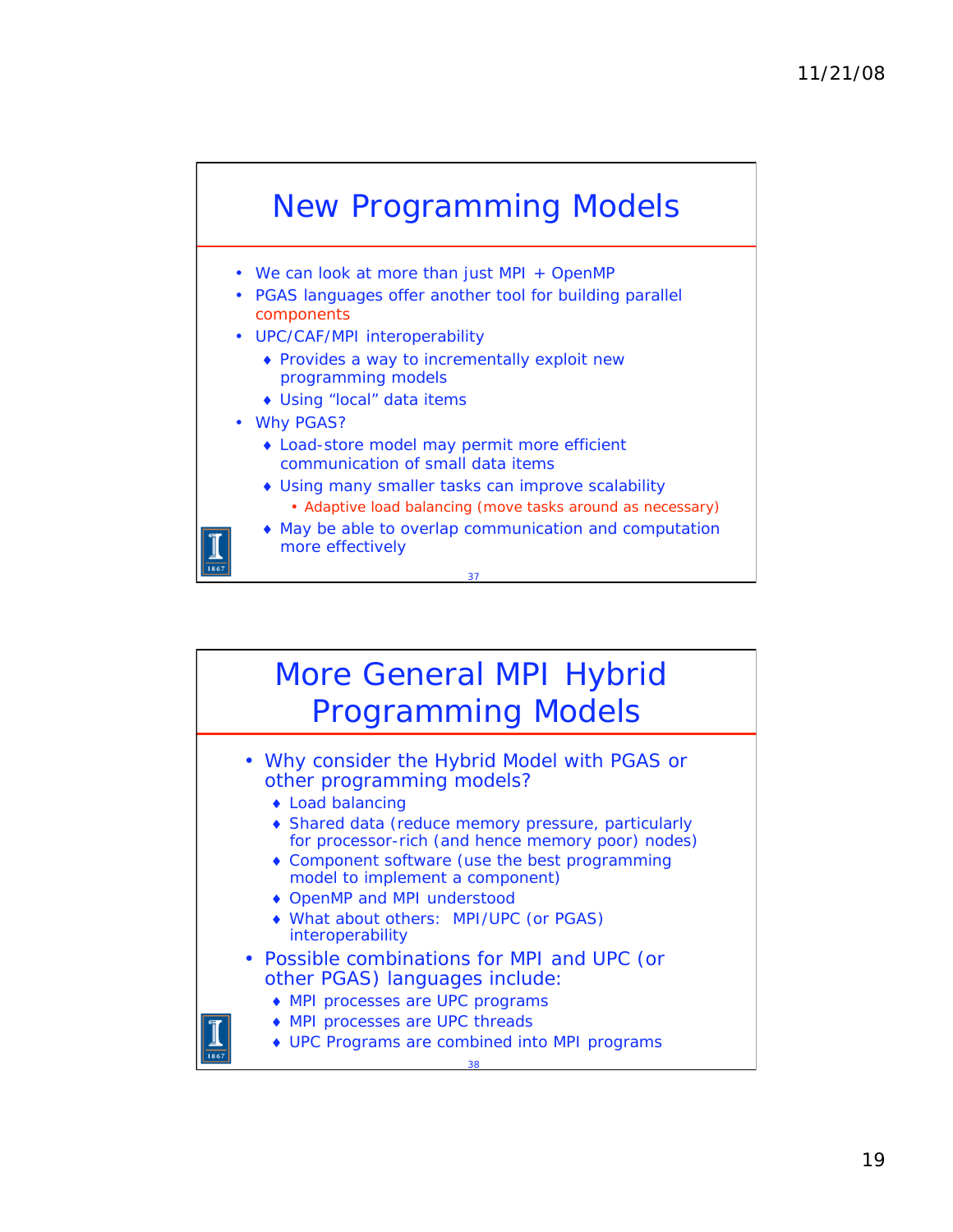

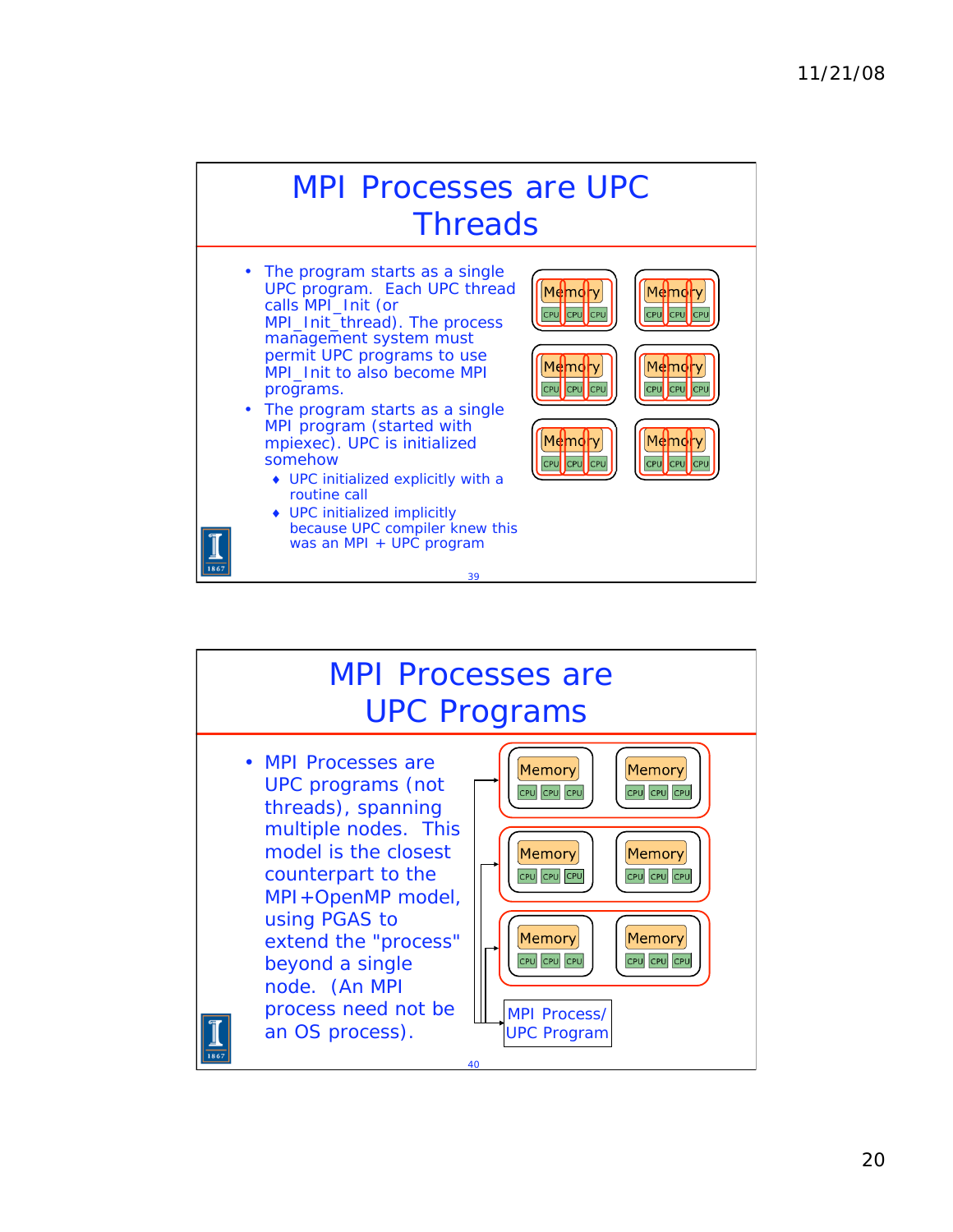# Component-Oriented Software Solutions

- Hybrid programming models exploit complementary strengths
- Evolutionary Path to Hybrid Models
	- Short term better support for resource sharing • We need to experiment with specifying additional information, e.g., through mpiexec
	- Medium term better support for interoperating components
		- We need to ensure that communication infrastructures can cooperate
		- Consider extensions to make implementations aware that they are in a hybrid model program
	- Long term Generalized model, efficient sharing of communication and computation infrastructure

41

• Other approaches also build on software components